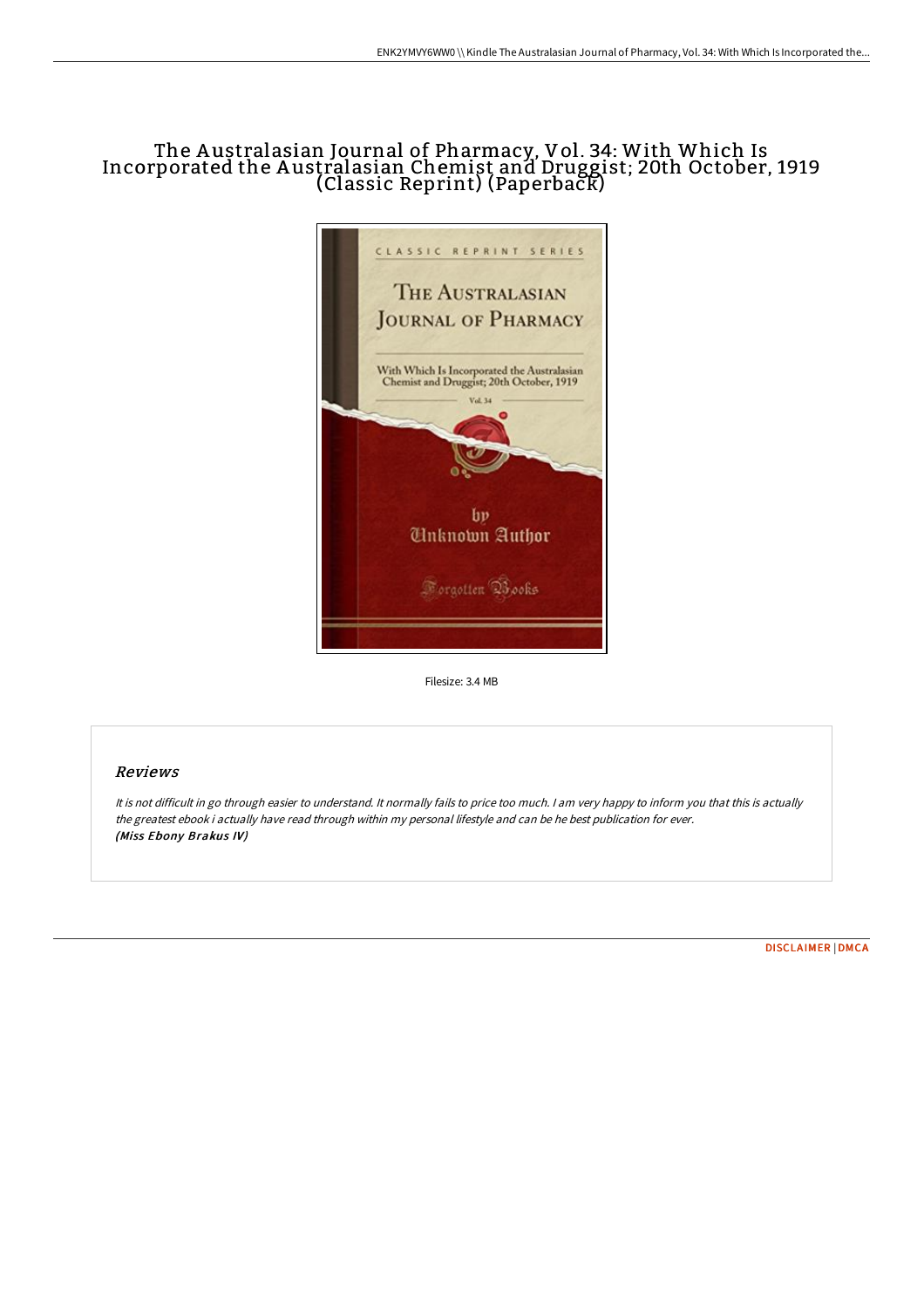### THE AUSTRALASIAN JOURNAL OF PHARMACY, VOL. 34: WITH WHICH IS INCORPORATED THE AUSTRALASIAN CHEMIST AND DRUGGIST; 20TH OCTOBER, 1919 (CLASSIC REPRINT) (PAPERBACK)



To get The Australasian Journal of Pharmacy, Vol. 34: With Which Is Incorporated the Australasian Chemist and Druggist; 20th October, 1919 (Classic Reprint) (Paperback) eBook, please access the link listed below and save the document or get access to additional information that are related to THE AUSTRALASIAN JOURNAL OF PHARMACY, VOL. 34: WITH WHICH IS INCORPORATED THE AUSTRALASIAN CHEMIST AND DRUGGIST; 20TH OCTOBER, 1919 (CLASSIC REPRINT) (PAPERBACK) book.

Forgotten Books, United States, 2016. Paperback. Condition: New. Language: English . Brand New Book \*\*\*\*\* Print on Demand \*\*\*\*\*. Excerpt from The Australasian Journal of Pharmacy, Vol. 34: With Which Is Incorporated the Australasian Chemist and Druggist; 20th October, 1919 Inere have been many changes In other things since then, but not in numbers. The duodecimal scale remains the most convenient, because it avoids fractions. The only excuse for adopting the metric system is to secure uniformity, but it was a deliberate Object Of the founders Of the metric system to invent something which should have no relation to any existing system of measurement. They deliberately took a fraction Of a quadrant Of the meridian. And called It a metre. The standard 15 purely arbitrary, and would only be useful if the measurement of the circumference of the earth were one Of the daily occupations of life. When we have divided it or multiplied It by 10 and its multiples, we can seldom express any part Of it without running into decimal fractions, and writing down an array of figures not easy to remember. The English yard represents 36 inches, or 432 lines. We can divide it by 2, 3, 4, 6, 9, or 12, and have always a whole number, and when we have divided it by 12, it gives us 36 lines, or 3 inches, which are again divisible by the same numbers. This is not only practical, but scientific. In the apothe caries scale, we have the ounce, which contains 480 grains. This Is divisible by 2, 3, 4, 5, 6, 8, 10 and 12. We have the drachm of 60 grains. About the Publisher Forgotten Books publishes hundreds of thousands of rare and classic books. Find more at This book is a reproduction of an important...

Read The Australasian Journal of Pharmacy, Vol. 34: With Which Is [Incorporated](http://albedo.media/the-australasian-journal-of-pharmacy-vol-34-with.html) the Australasian Chemist and Druggist; 20th October, 1919 (Classic Reprint) (Paperback) Online Download PDF The Australasian Journal of Pharmacy, Vol. 34: With Which Is [Incorporated](http://albedo.media/the-australasian-journal-of-pharmacy-vol-34-with.html) the Australasian Chemist and Druggist; 20th October, 1919 (Classic Reprint) (Paperback)